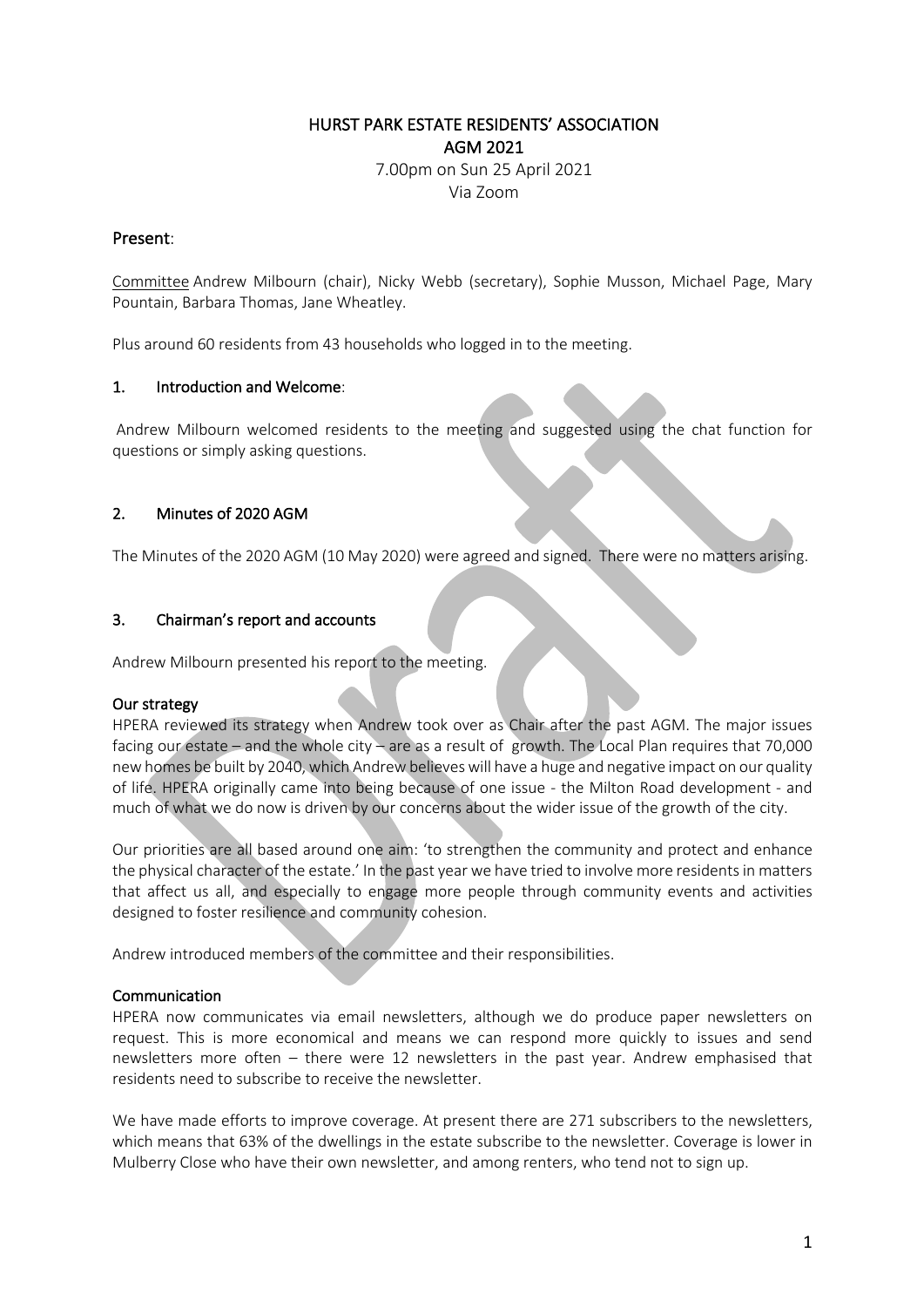Currently we are looking at how we might develop the website.

#### Community Engagement

We've had to adapt in the year of Covid. We established a list of people prepared to help neighbours who needed help during the pandemic. The independent traders offered excellent support.

There were several Covid safe initiatives during the year, all of which helped to strengthen our community. The Christmas windows were impressive, but there were also other events such as an online quiz, concert, treasure hunt and driveway tea party. The gardening group worked on the border at the bottom of HPA and on the Arbury Park hedge.

#### Issues

There are several ongoing issues:

- Nuisance motorbikes using the cut-through between Highworth Avenue and Leys Road continue to cause problems at times.
- City Fibre's installations caused widespread disruption..
- Speeding in Orchard Avenue continues to cause problems; we have managed to get a post installed for a digital speed display to remind drivers of their speed.
- There are still parts of the estate which have inadequate street lighting. We have been able to negotiate at least one new lamp per year.
- We've asked the council to improve the poor state of the back of Arbury Court.
- One of the biggest issues continues to be parking. Commuter parking has been an issue for us since the Ascham Road residents' parking scheme was introduced. The County Council suspended any new parking schemes in 2020, and the GCP is now producing a parking strategy for the city, expected this autumn. If parking schemes are reintroduced, there would be a consultation followed by a referendum on any scheme put forward. The last time residents were consulted about 70% of respondents were in favour of a scheme (though only 30% of residents responded). Our policy is to bring residents the information and let them decide. In the meantime, yellow lines have been painted at some junctions to improve visibility.

#### Arbury Road traffic filter trial

Andrew described the proposal for a traffic filter on Arbury Road, which has been very controversial. This was proposed at the start of lockdown as an emergency Covid measure, but never introduced. The idea is now with consultants who are due to report back in July. There would then be a consultation before implementation.

### Milton Road redevelopment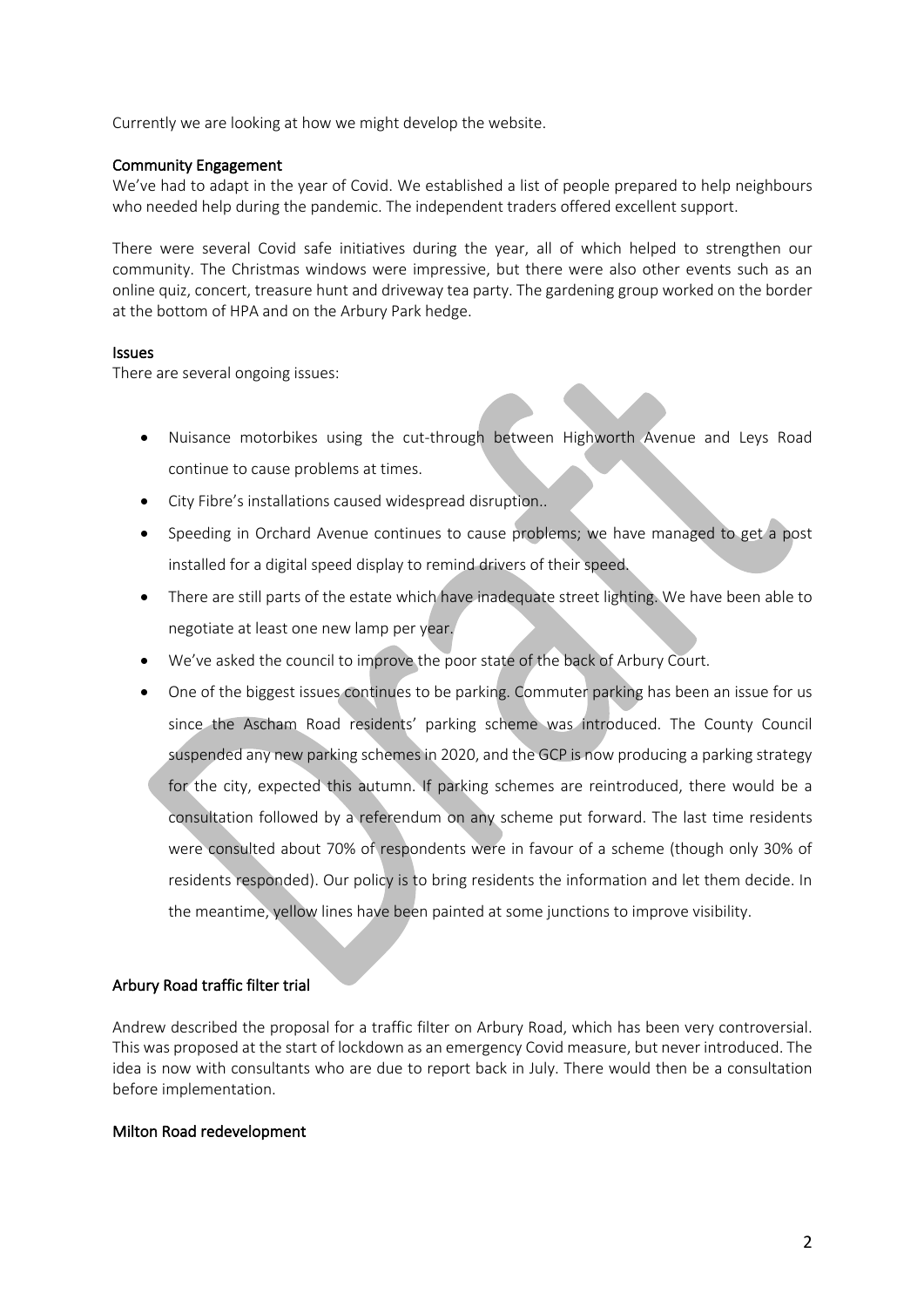We are pushing for repairs to the road surface in advance of the reconstruction which has now been pushed back to 2022.

### Planning

Andrew outlined two developments of concern. One is a back garden development of four houses at 45 Highworth Avenue. This has been rejected. There is also a proposal for 10 flats at the bottom of Highworth Avenue, which neighbours have objected to amid concerns about parking, green space, and the scale of the building. Again, this has been rejected.

We are concerned about the cumulative effect of development within the estate, particularly as residents and RA's are not consulted. We are planning to create a village design document which could help communicate design characteristics of the estate for developers and planners, and we could even set up a structure like a Parish Council that would have to be consulted by planners.

#### North East Cambridge Development

HPERA has been actively involved in opposing this, along with John Latham. There is more information on the website, but our concerns revolve around the number of dwellings proposed and the height of building, but also lack of infrastructure, impact on traffic etc. We organised an online meeting about this and got good press coverage as a result.

#### Getting Involved

Andrew encouraged residents to get involved, and stressed people don't need to join the committee to get involved. Residents with particular skills would such as knowledge of planning or landscaping would be particularly welcome, but we would be keen to hear from people willing to organise events or activities. Andrew expressed thanks to everyone who has been involved this year, especially the committee.

#### Coming Up

Andrew reminded attenders that HP resident Annemarie Federle will be featured in the BBC Young Musician of the Year (postponed from 2020). The semi final is on 30 April, and the final on 2 May.

#### 4. Treasurer's report

Anthony Willoughby (acting treasurer) presented the accounts for 2020. There have been a few small expenses mainly for printing, and a couple of donations, and at present there is about £400 in the account.

| <b>HPERA Accounts - 1st January - 31 December 2020</b> |   |          |   |          |
|--------------------------------------------------------|---|----------|---|----------|
| Year                                                   |   | 2020     |   | 2019     |
| Income                                                 |   |          |   |          |
| <b>Donations</b>                                       | £ | 50.00    | £ | 267.50   |
| Expenditure                                            |   |          |   |          |
| AGM costs                                              | £ |          | £ | (109.87) |
| <b>Printing costs</b>                                  | £ | (124.00) | £ | (129.00) |
| Domain renewal                                         | £ | (23.98)  | £ |          |
| Net income - current year                              | £ | (97.98)  | £ | 28.63    |
| Balance bought forward from previous year              | £ | 497.43   | £ | 468.80   |
| <b>Balance carried forward</b>                         | £ | 399.45   | £ | 497.43   |
|                                                        |   |          |   |          |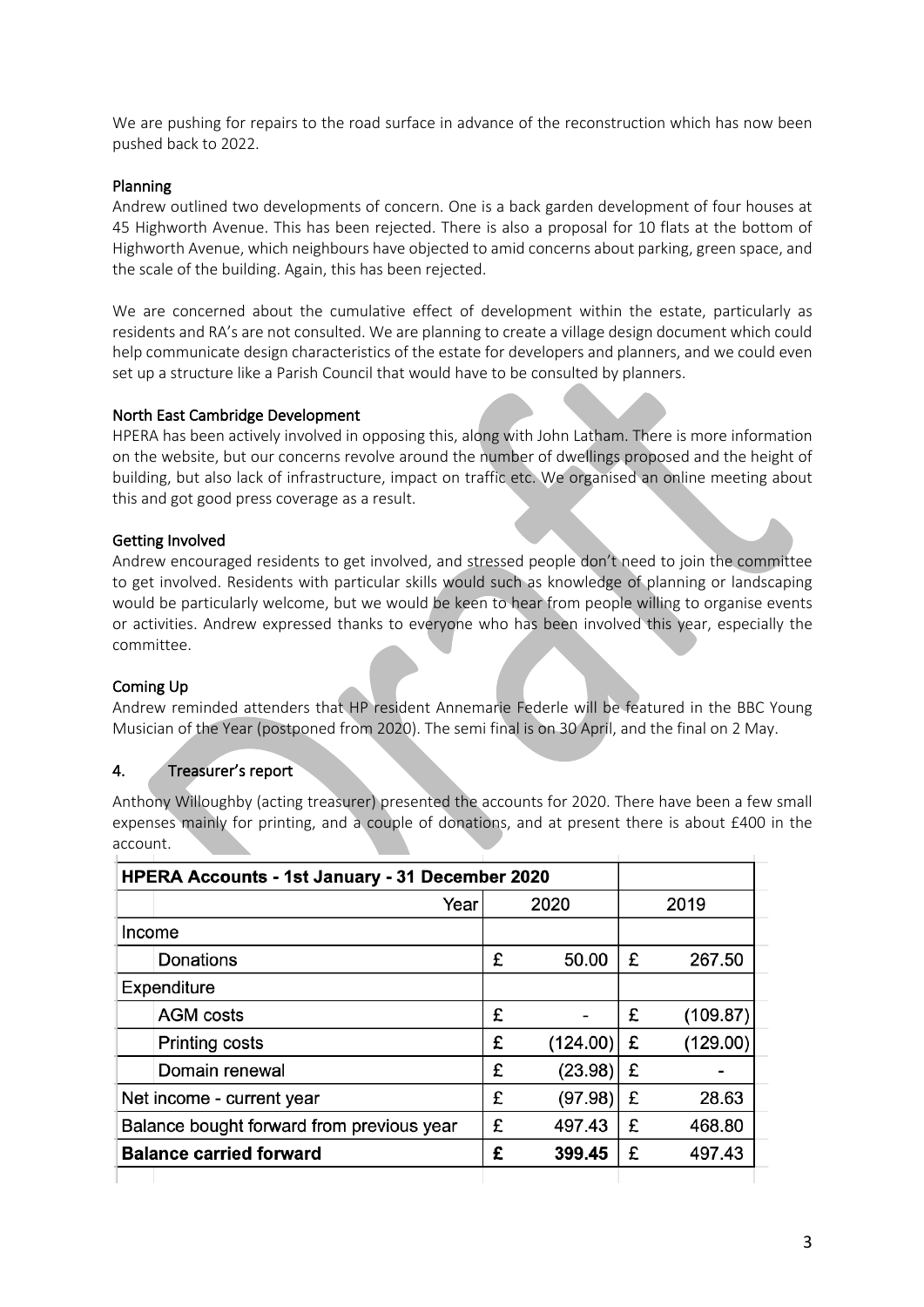# 5. Q @ A

Residents had the opportunity to ask questions at this point. These related to the Arbury Road filter and planning.

# 6. Vote of thanks

Andrew Milbourn proposed a ote of thanks to former committee members John Beasley and Jane Wheatley who had given long service over the years. This was unanimously agreed.

# **7. Election of Committee and Officers for 2021/2**

Jane Wheatley is standing down and ideally should be replaced by another resident from Mulberry Close. Jane proposed that Yung-Chin Oei, director of the Mulberry Close management company, be elected to the committee. Nicky Webb seconded the nomination. Annie Galpin will deputise for Y-C if he is unavailable. Attenders at the meeting were invited to vote and Yung-Chin was elected with 32 votes and 3 abstentions. There were no votes against.

John Beasley stood down from the committee some months ago. Andrew Milbourn proposed that Tony Willoughby join the committee as Treasurer. Nicky Webb seconded the nomination. Karen Willoughby will deputise for him if necessary. Tony was duly elected, with 35 attenders voting in favour, and 1 abstaining.

The remaining committee members have all agreed to stand again. John Latham proposed that they all be re-elected and Lorna Cox seconded. The other members were duly elected with 34 in support and 1 abstention.

# The committee now comprises:

Andrew Milbourn (Chair), Nicky Webb (secretary), Anthony Willoughby (treasurer), Sophie Musson, Yung-Chin Oei, Michael Page, Mary Pountain, and Barbara Thomas.

# 8. Playing Out

Nicky Webb outlined proposals that HPERA applies to the County Council for road closures once a month in order to run a Playing Out scheme in our neighbourhood. Playing Out began in Bristol in 2009 and there are now schemes all over the country. CCC wants to encourage applications in Cambridge and the wider county. We want to propose that HPERA applies for a scheme, 3 hours once a month, perhaps alternating between Leys Ave and Highworth Ave. Days of the week to be decided, but possibly Friday afternoons in the summer and a weekend afternoon in the winter.

Process is that we consult on the idea (through this meeting and via newsletter) and then write an application including a traffic management plan and a risk assessment, recruit marshalls, and then run the sessions starting in Summer 2021 if Covid allows. People immediately affected would be informed.